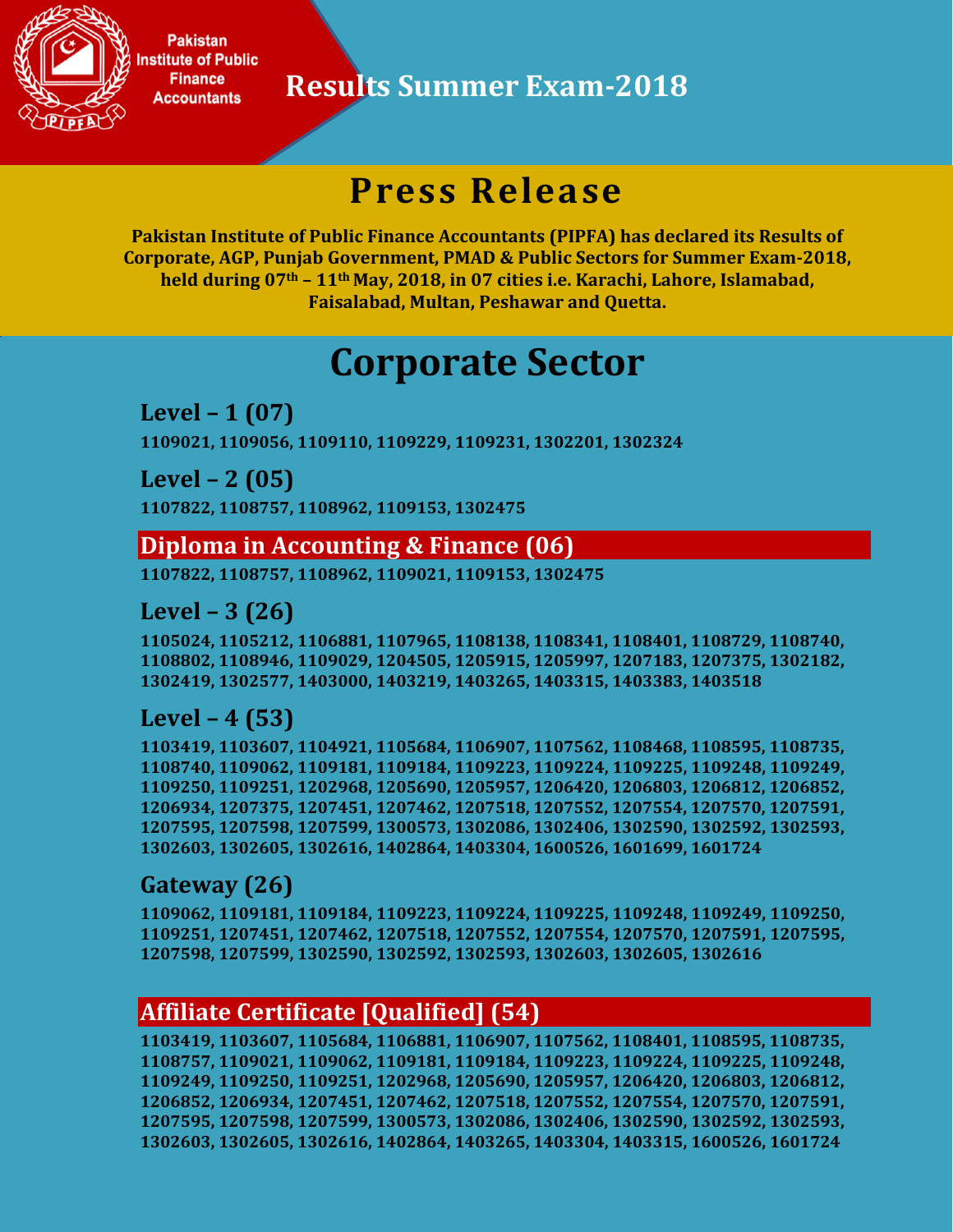

**Results Summer Exam-2018**

## **Examinees who have cleared Single Paper(s)**

## **Quantitative Methods (12)**

**1109114, 1109154, 1109230, 1109267, 1207491, 1207495, 1207508, 1207535, 1302553, 1302584, 1302615, 1700651**

#### **Basic Accounting (10)**

**1109112, 1109171, 1109175, 1109204, 1109205, 1109208, 1109230, 1109275, 1207436, 1403509**

#### **Business English and Behavioral Studies (15)**

**1109154, 1109163, 1109171, 1109182, 1109205, 1109255, 1207491, 1207508, 1207535, 1207537, 1302553, 1302564, 1302615, 1403492, 1403511**

#### **Business Economics (06)**

**1109202, 1207436, 1207531, 1302200, 1302463, 1302613**

#### **Business Laws (01)**

**1109013**

#### **Cost Accounting (06)**

**1108960, 1109013, 1109045, 1109083, 1207450, 1302613**

### **Financial Accounting (14)**

**1108944, 1109051, 1109177, 1109189, 1109198, 1109218, 1207472, 1302058, 1302159, 1302576, 1403074, 1403493, 1601770, 1601775**

#### **Business Communication & Report Writing (32)**

**1108751, 1108848, 1109009, 1109041, 1109045, 1109051, 1109112, 1109124, 1109168, 1109187, 1109217, 1109222, 1109227, 1109244, 1109263, 1205356, 1206477, 1207088, 1207364, 1207386, 1207512, 1302040, 1302324, 1302377, 1302614, 1403009, 1403283, 1403455, 1403493, 1403513, 1601770, 1700654**

#### **Taxation (06)**

**1108716, 1109164, 1109217, 1207381, 1302574, 1403343**

#### **Financial Reporting (22)**

**1102950, 1106888, 1107731, 1108603, 1108713, 1108776, 1108801, 1108983, 1109052, 1109083, 1109158, 1109212, 1109241, 1109246, 1205915, 1207183, 1207266, 1207545, 1302529, 1302538, 1403212, 1403343**

#### **Management Accounting (31)**

**1104711, 1105067, 1106257, 1107731, 1107936, 1108194, 1108334, 1108341, 1108900, 1109052, 1109123, 1109191, 1109234, 1109235, 1109238, 1109241, 1109246, 1109264, 1207352, 1207488, 1207545, 1301154, 1302105, 1302481, 1302492, 1302548, 1403107, 1403373, 1403383, 1601784, 1601787**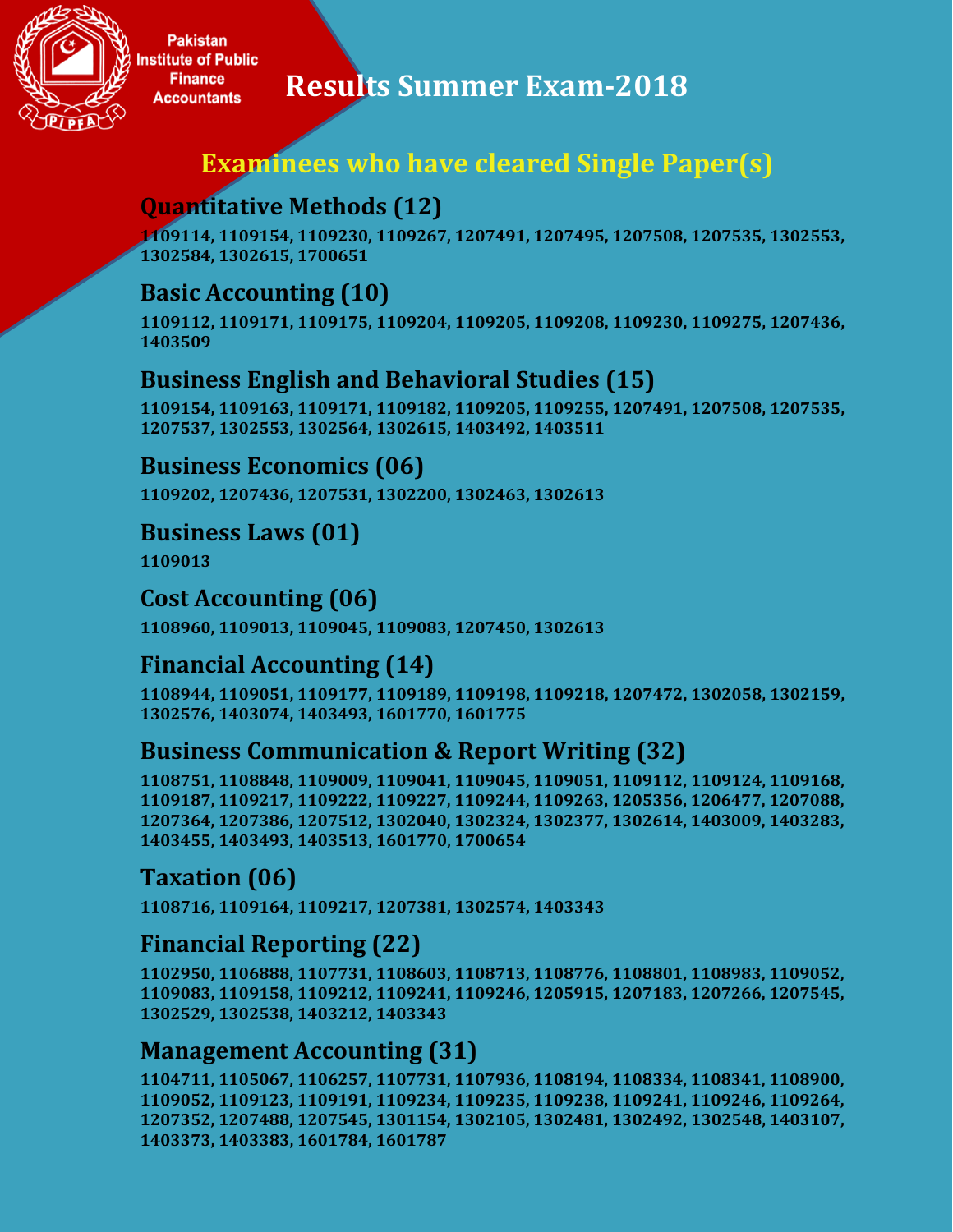

**Results Summer Exam-2018**

**Audit, Assurance & Ethics (07)**

**1108057, 1109235, 1109264, 1205915, 1206631, 1207263, 1207266**

# **AGP/CGA/CDA Sector**

**Level – 2 (02) 2201440, 2301327**

#### **Diploma in Accounting & Finance (02)**

**2201440, 2301327**

**Level – 3 (17)**

**2100443, 2201041, 2201061, 2201185, 2300270, 2300747, 2300906, 2301010, 2301021, 2301140, 2301200, 2301293, 2700309, 2700416, 2700468, 2700536, 2700571**

**Level – 4 (04)**

**2100533, 2200319, 2700369, 2700536**

## **Affiliate Certificate [Qualified] (16)**

**2100443, 2201041, 2201185, 2300270, 2300747, 2300906, 2301010, 2301021, 2301140, 2301293, 2700309, 2700369, 2700416, 2700468, 2700536, 2700571**

## **Examinees who have cleared Single Paper(s)**

**New Accounting Model (01)**

**2201297**

**Business Communication & Report Writing (02) 2201143, 2201250**

**Financial Audit Manual (06) 2100147, 2200893, 2201085, 2201087, 2201143, 2201406**

**Management Accounting (03) 2201120, 2300543, 2301323**

**Public Works Accts Rules & Proc. (T & P) (03) 2201373, 2301326, 2700609**

**Service & Fin. Rules (03) 2301200, 2301289, 2301323**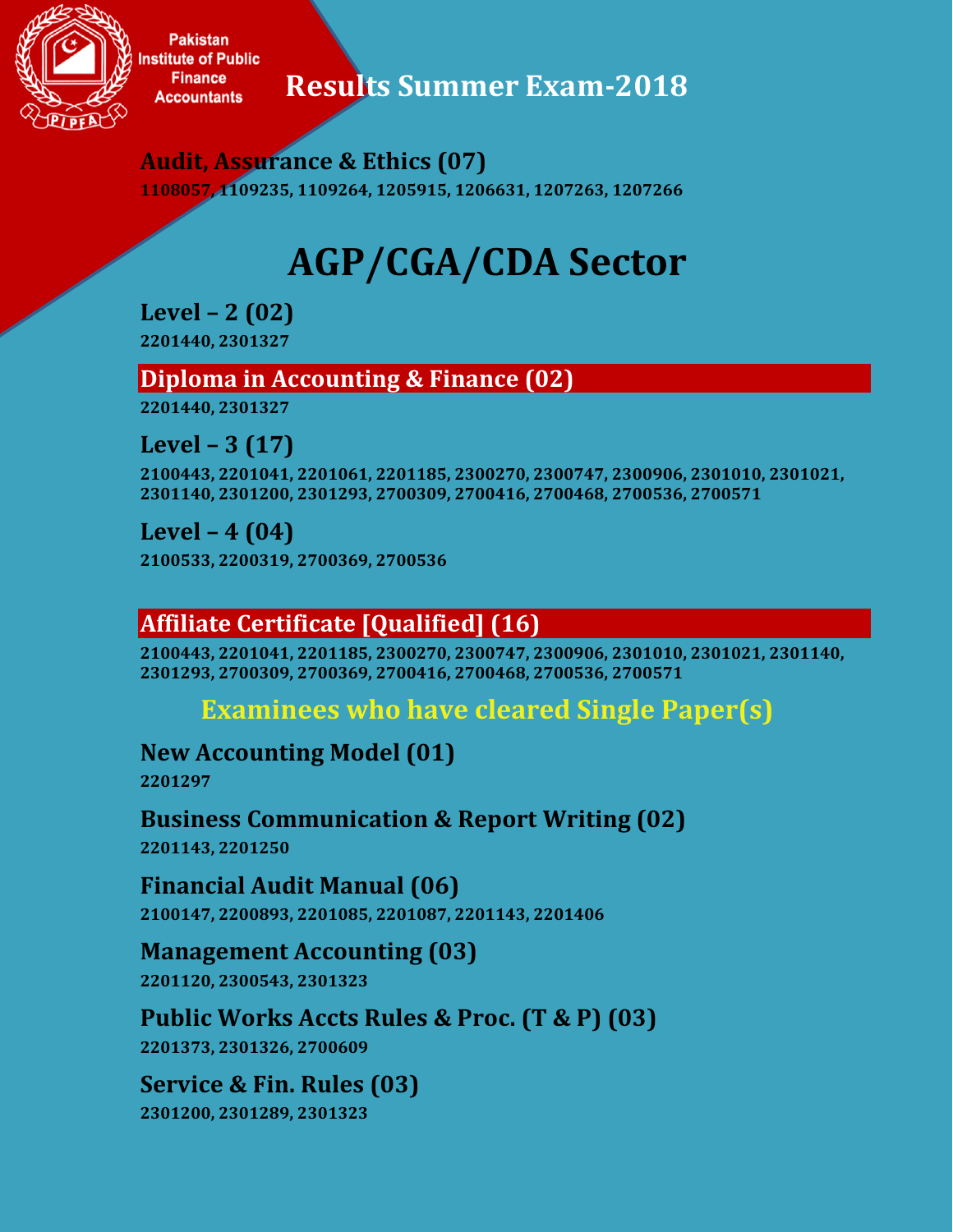

**Results Summer Exam-2018**

## **Postal Account (Technical) (01)**

**2201358**

## **Punjab Government**

**Level – 1 (4) 3200520, 3200614, 3200620, 3200669**

**Level – 2 (01) 3200594**

#### **Diploma in Accounting & Finance (02)**

**3200520, 3200594**

**Level – 3 (10) 3200490, 3200510, 3200525, 3200568, 3200576, 3200583, 3200594, 3200596, 3200598, 3200643**

### **Level – 4 (18)**

**3200280, 3200501, 3200509, 3200511, 3200526, 3200537, 3200540, 3200542, 3200543, 3200545, 3200551, 3200554, 3200555, 3200557, 3200573, 3200576, 3200579, 3200632**

### **Affiliate Certificate [Qualified] (12)**

**3200280, 3200501, 3200510, 3200511, 3200525, 3200526, 3200537, 3200540, 3200542, 3200543, 3200573, 3200576**

#### **Examinees who have cleared Single Paper(s)**

**Quantitative Methods (02)**

**3200666, 3200677**

**Basic Accounting (05) 3200490, 3200529, 3200634, 3200645, 3200677**

#### **Business English and Behavioral Studies (07)**

**3200634, 3200635, 3200638, 3200640, 3200644, 3200645, 3200678**

#### **Cost Accounting (01)**

**3200639**